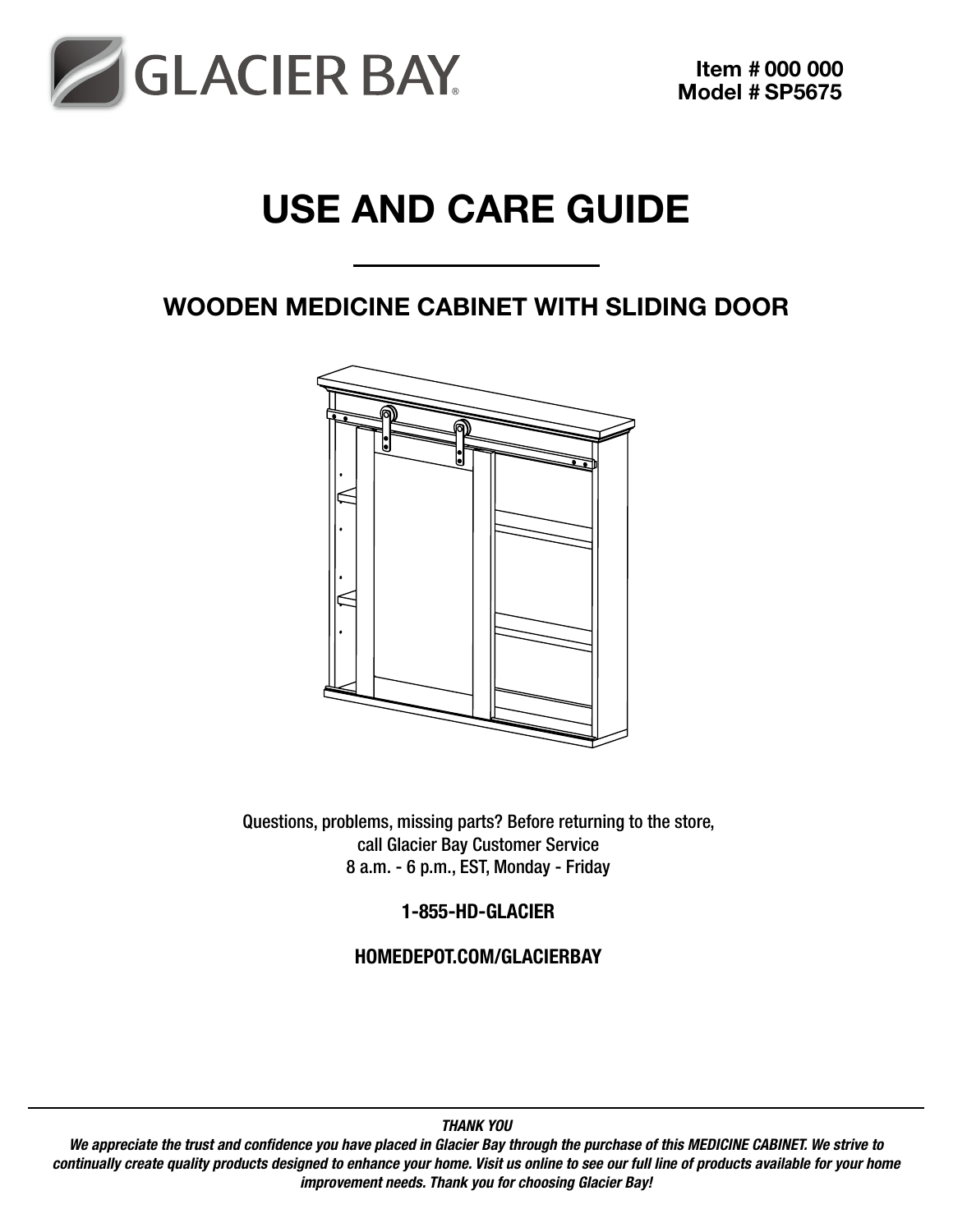## Table of Contents

## Safety Information

Save these installation instructions for future reference.



WARNING: Safely discard all packing material. Keep plastic bags and small parts away from children.

CAUTION: Accessories are installed in both top and bottom poly-foam. Please ensure all the accessories are removed from the packing before you discard.

## **Warranty**

This product is guaranteed to operate a minimum of 1 year from the original date of purchase. If, under normal use and for the full time period, your product fails to operate, please return it to your local Home Depot (with your original proof of purchase receipt) and we will refund it. This warranty is considered void if the product fails from misuse. Contact the Customer Service Team at 1-855-HD-GLACIER or visit www.homedepot.com/glacierbay.

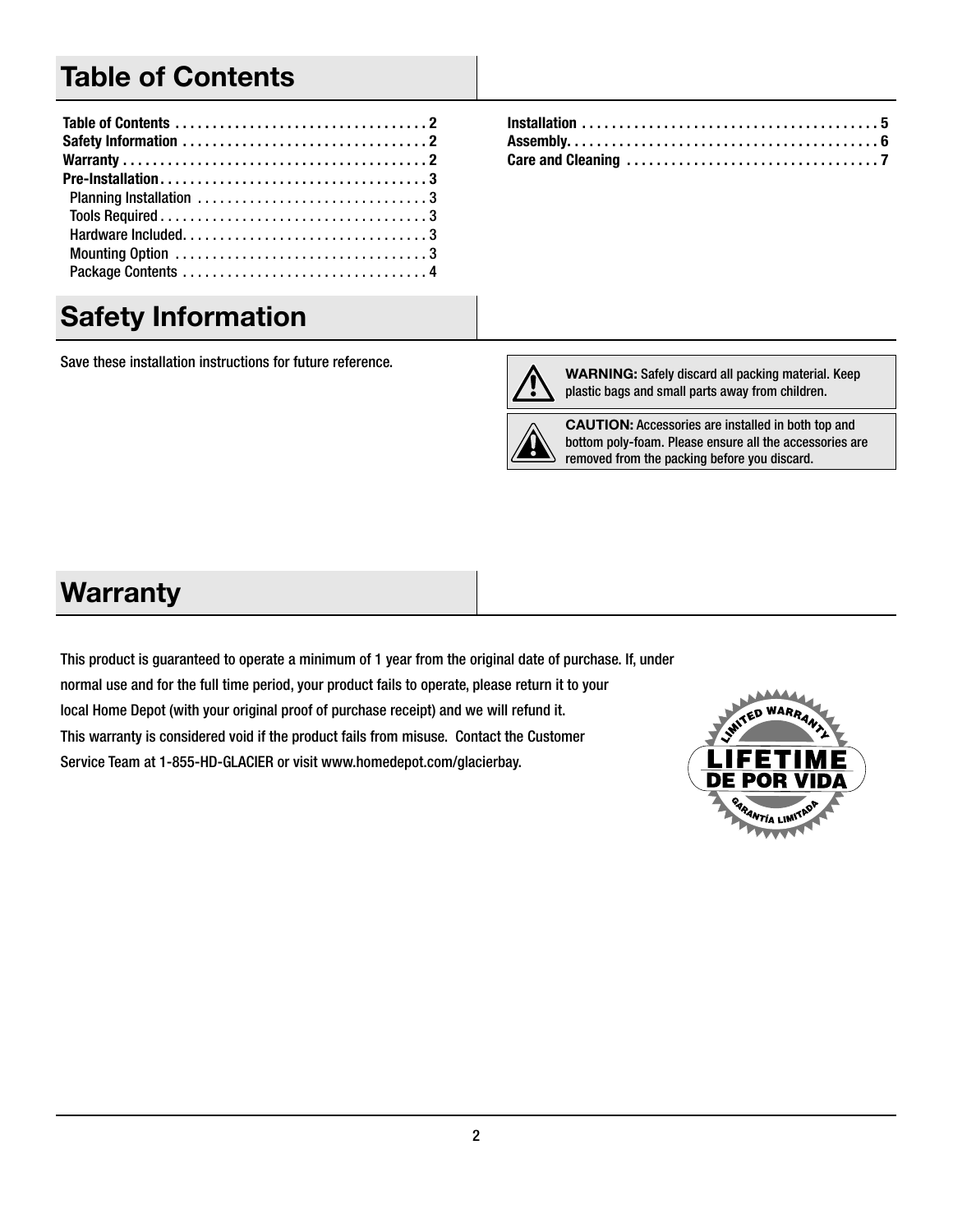## Pre-Installation

### PLANNING INSTALLATION

- $\Box$  Unpack your medicine cabinet carefully, and close the sink drain to prevent any dropped parts from falling into the drain.
- $\Box$  Before installing your medicine cabinet, determine the desired location.

### Tools Required





STUD WALL:

Secure cabinet (B) to wall using screws (AA)(included) at marked stud locations.



DRYWALL:

Screw wall anchors (not included) flush into desired wall location. Secure cabinet (B) onto wall using the screws (not included) into wall anchors (BB).



CONCRETE WALL:

Drill holes at marked locations, then insert wall anchors (BB) into holes. Secure the Cabinet (B) to wall using fasteners (AA).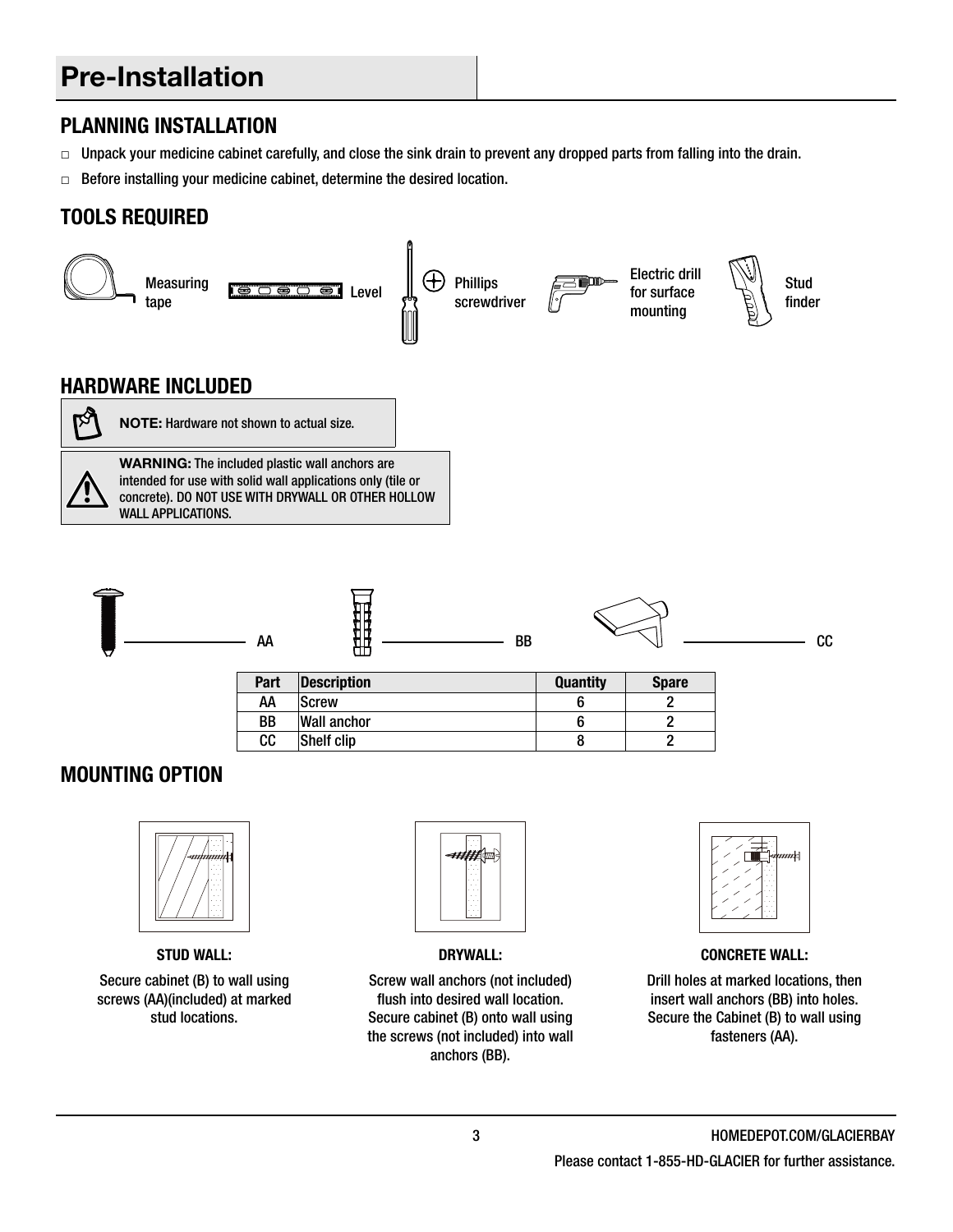## Package Contents



| Part | Description  | <b>Quantity</b> |
|------|--------------|-----------------|
|      | <b>Shelf</b> |                 |
|      | Cabinet      |                 |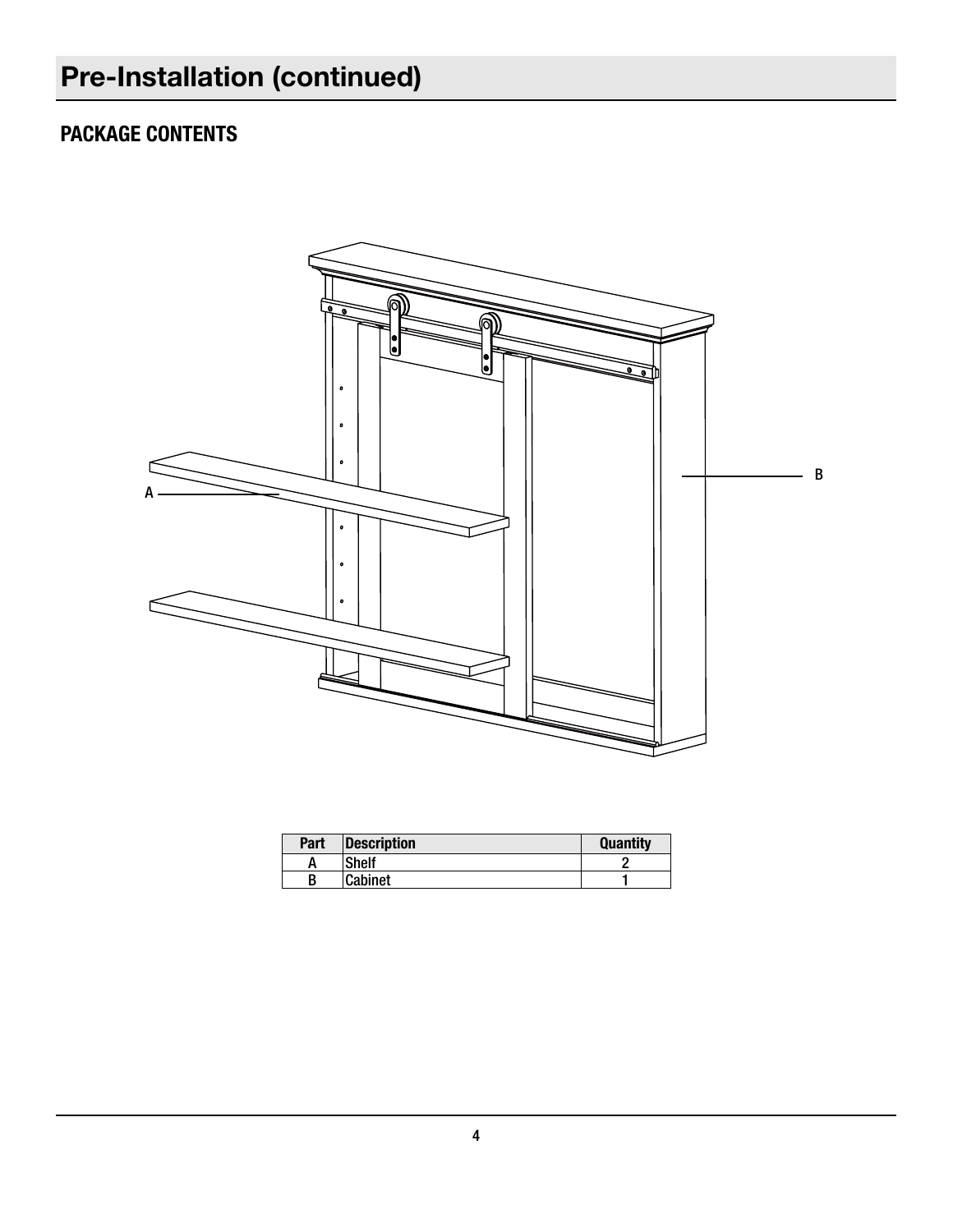## Installation

# Determine the desired location

□ Before installing your medicine cabinet, determine the desired location.



# Secure the cabinet

□ Select hardware best suited for wall type and secure the cabinet (B) to the wall. Please refer to MOUNTING OPTIONS.



5 HOMEDEPOT.COM/GLACIERBAY Please contact 1-855-HD-GLACIER for further assistance.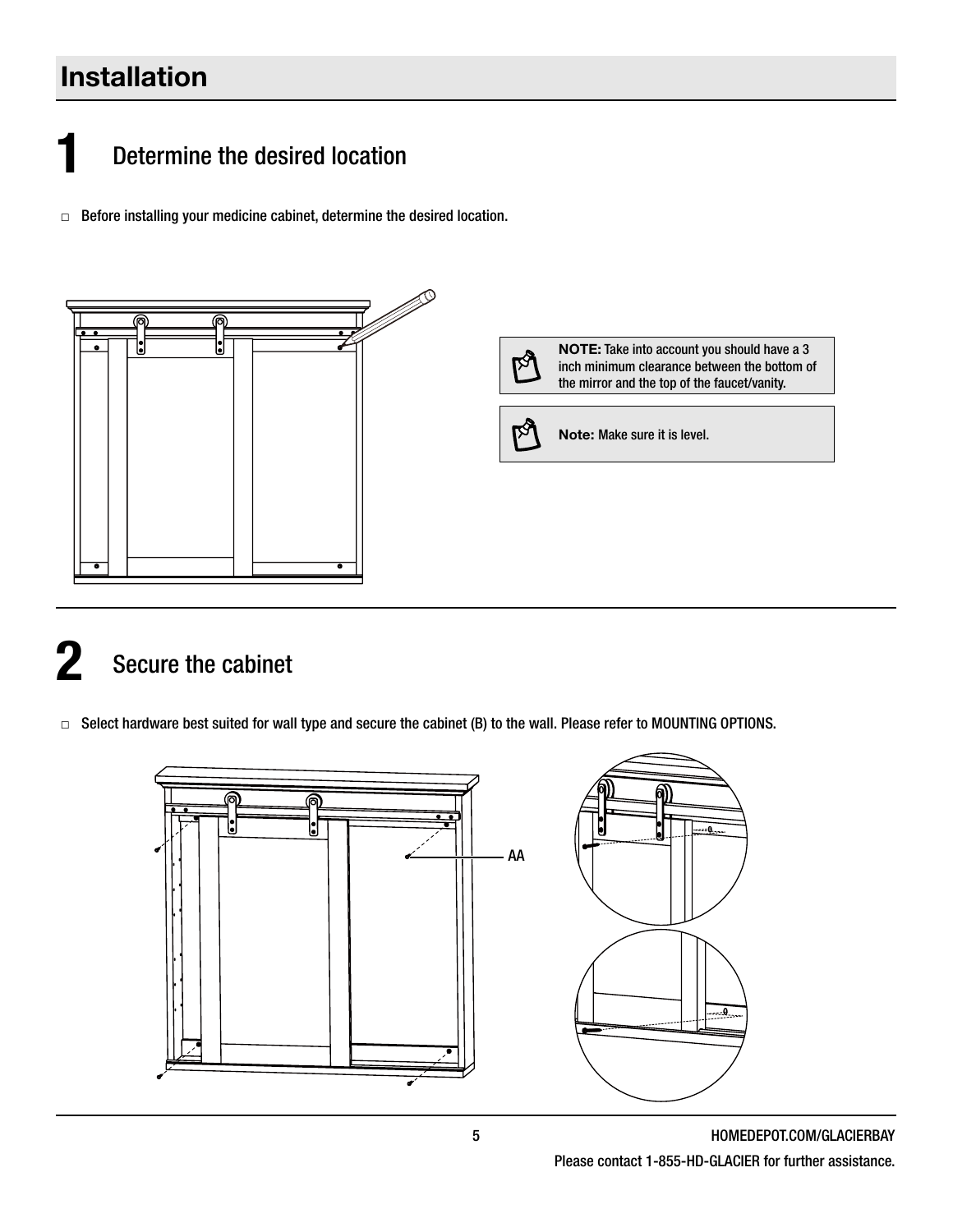## Assembly

# **1** Installing the shelves

□ Insert shelf clips (CC) into desired holes on the inside of cabinet (B), ensuring they are level. Rest shelves (A) on the shelf clips (CC).

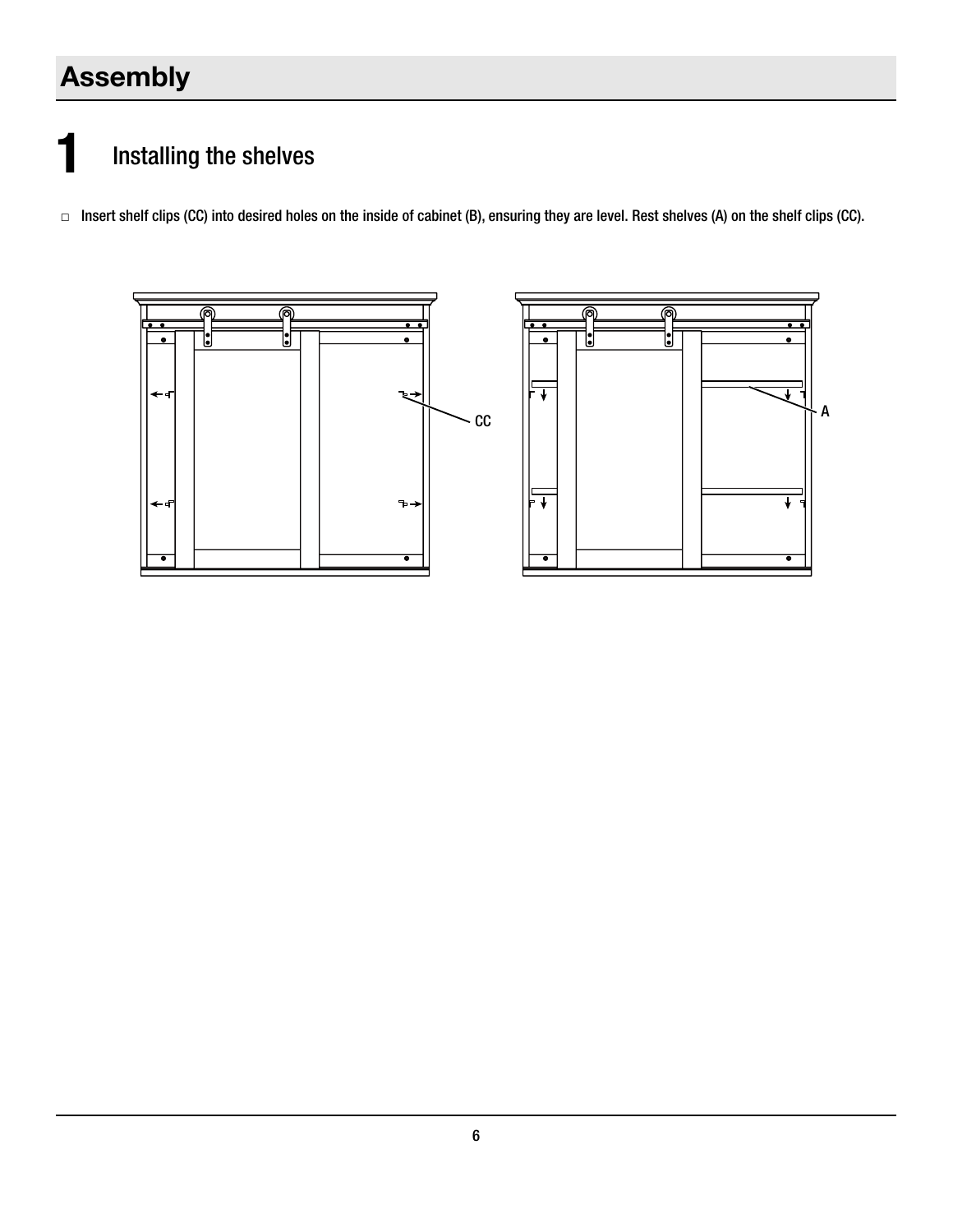- □ Use a household liquid glass cleaner to keep the mirror surface clean.
- □ Do not use abrasive cleaners containing ammonia.